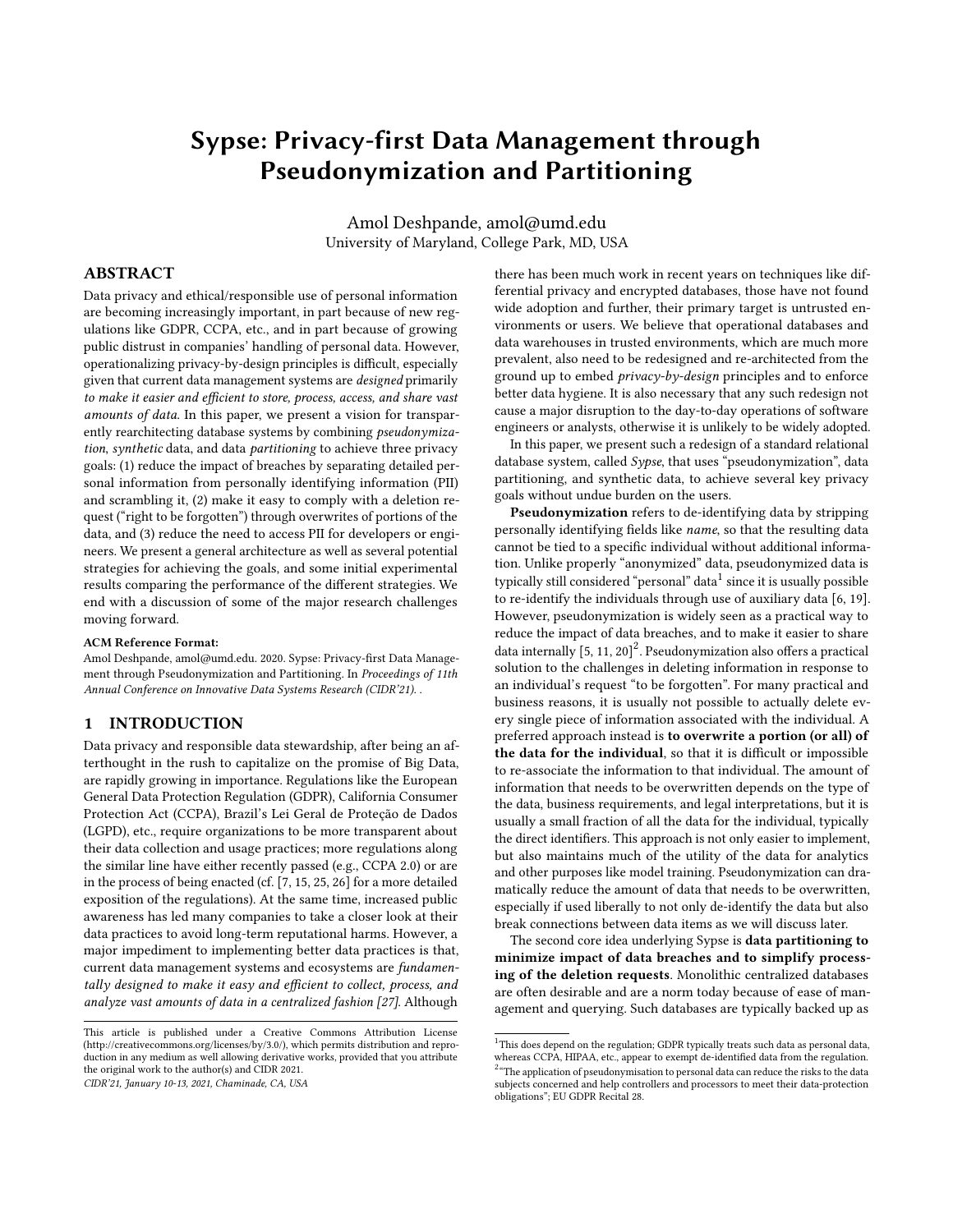a unit, and may be duplicated as a unit for debugging, resolving support issues, or performance analysis. Even with very good data practices, this significantly increases the impact of a data breach (which are increasing in frequency despite cybersecurity advances). Backups also pose a significant challenge to handling an individual's request to delete their personal data; it is near impossible to identify and scrub the personal data of the individual from all copies of the database.

Finally, unlike other approaches (e.g., encryption) where the utility of the data may be low to non-existent in absence of the keys, Sypse uses carefully generated synthetic data so that the database can still be useful even if some data is pseudonymized or hidden. In many scenarios, the available information may be sufficient to perform debugging or support or performance analysis tasks, but without such synthetic data, applications running on top of the databases are unlikely to continue to function properly.

Sypse is designed as a stateless layer that sits atop traditional databases and transparently partitions the data into two or more partitions so that personally identifying information is separated from the detailed personal information. In addition, the primary and foreign keys are also scrambled to achieve additional protection against re-identification. We envision that Sypse will continuously analyze the schema and the data to automatically make decisions about how to partition the data, while allowing the users to override those decisions at any point. This will allow Sypse to provide protections by default without any input from the users. Sypse naturally supports multiple levels of access, and as discussed above, has a design goal that queries should always succeed. All of these design goals are intended to reduce the friction in deploying Sypse; in fact, we hope that Sypse can serve as a drop-in replacement for an existing database. However, there are many research challenges that need to be successfully addressed to realize that vision; in particular, there are significant performance implications of the data scrambling and partitioning that need to be mitigated.

Outline: We begin with describing the Sypse architecture in more depth and motivate the key design decisions we made. We then sketch a variety of partitioning strategies that all achieve the stated privacy goals but have very different performance characteristics. We present a preliminary experimental validation of the key ideas, and end with a discussion of research challenges moving forward.

## 2 RELATED WORK

There has been much work on related topics like privacy-preserving querying and data mining, statistical notions of privacy (k-anonymity, l-diversity, differential privacy, etc.), secure or encrypted databases, secure multi-party computation, and verifiable databases. The approach we take here addresses a different set of concerns, and can be seen as complementary to most of that work.

Differential privacy enables statistical analysis of data without revealing information about specific individuals, and there has been an intense amount of work on using that core concept for privacypreserving machine learning, generation of synthetic data, and so on [\[8,](#page-7-10) [13,](#page-7-11) [23\]](#page-7-12). There is also recent work on expanding the types of SQL queries that can be handled through differential privacy [\[12,](#page-7-13) [14\]](#page-7-14). However, differential privacy, by itself, doesn't directly support any of the goals we outlined above, since the original database with

<span id="page-1-0"></span>

Figure 1: High-level Sypse Architecture w/ 2 Partitions

the personal information is still available to the trusted users and applications. However, we can significantly increase the utility of the synthetic data used in our approach through a more systematic differential privacy-based approach.

Secure/encrypted databases target a scenario where the database is hosted by an untrusted server (e.g., in the cloud) and we wish to support queries over that data while minimizing information revealed to the untrusted server. Broadly, this can be done through the use of encryption techniques that support computations (e.g., Homomorphic Encryption) [\[3,](#page-7-15) [10,](#page-7-16) [18,](#page-7-17) [22\]](#page-7-18), or through use of trusted hardware like Intel SGX [\[2,](#page-7-19) [24\]](#page-7-20). There is also increasing work on using secure multi-party communication to support federated data analysis across organizations without sharing the actual data [\[4,](#page-7-21) [9,](#page-7-22) [29\]](#page-7-23), and on verifiable computations [\[1,](#page-7-24) [30\]](#page-7-25). Our approach is designed for a trusted environment, and our goal is to avoid inadvertent leakage of data and make it easy to support data and access minimization. The ideas we explore here, including partitioning of data and use of pseudonymization and synthetic data, can be combined with those approaches to provide stricter guarantees.

In recent years, there have been several efforts aimed at redesigning data management systems, analogous to our work here, in light of GDPR and other privacy regulations. Schwarzkopf et al., [\[25\]](#page-7-2) propose creating per-user data shards for fine-granularity access and compliance management. Kraska et al., [\[15\]](#page-7-1) explore several approaches to handle requests to be forgotten and other challenges in supporting GDPR; they also propose the use of surrogate keys to support lazy deletion of personal data (our approach goes further beyond by, in effect, adding surrogate keys throughout the database). GDPRBench [\[26\]](#page-7-3) proposes a new benchmark for evaluating databases against GDPR requirements. ScrambleDB [\[16\]](#page-7-26) also makes heavy use of pseudonymization, however, it targets a distributed use case and doesn't provide solutions to the three problems mentioned above. Sieve [\[21\]](#page-7-27) presents approaches to enable fine-grained access control in support of privacy regulations. Most of these projects are currently in preliminary stages making it hard to do a direct comparison, but to our knowledge, none of the prior work has undertaken a systematic evaluation of data partitioning and pseudonymization to achieve the privacy goals.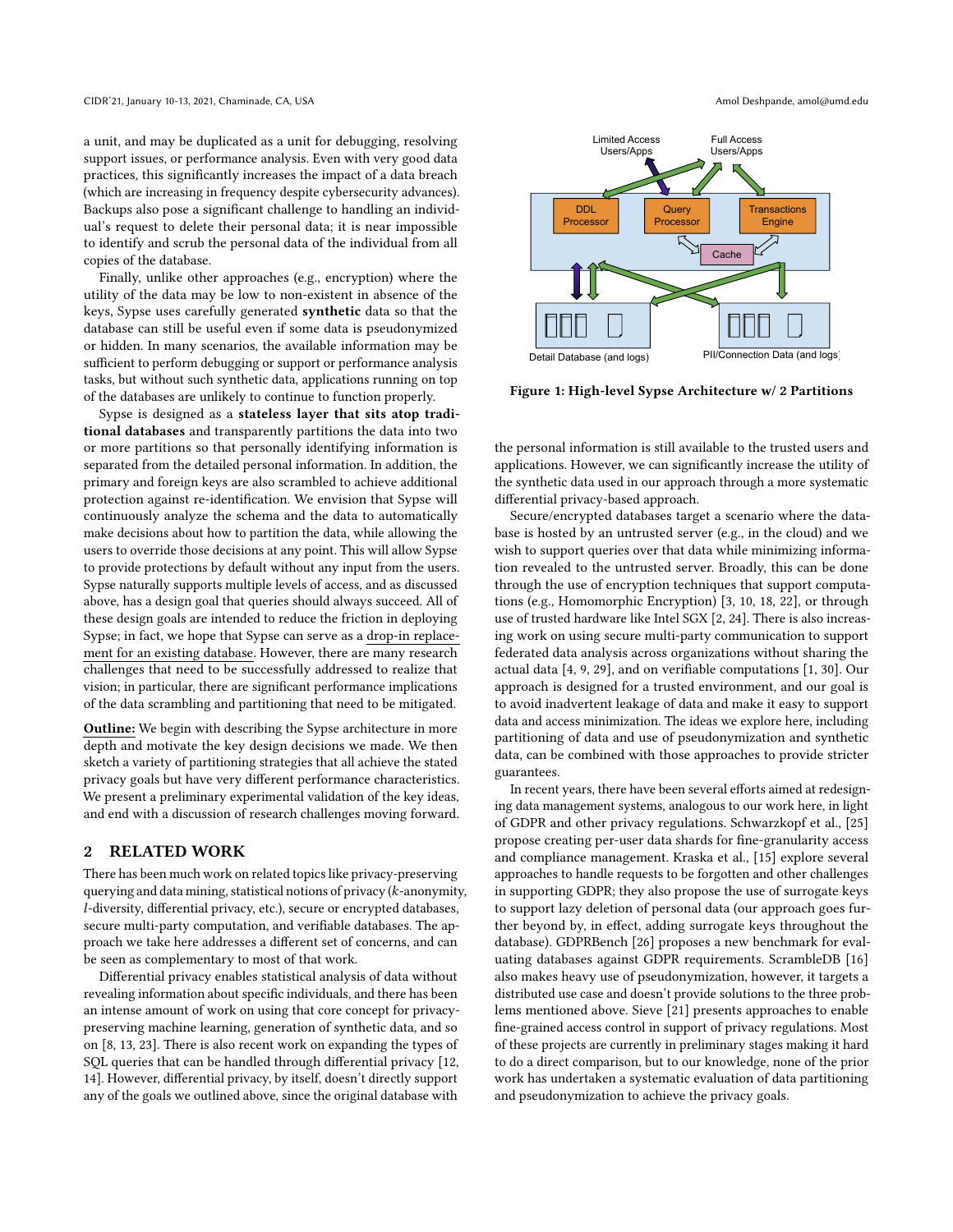Sypse: Privacy-first Data Management through Pseudonymization and Partitioning CIDR'21, January 10-13, 2021, Chaminade, CA, USA

#### 3 ARCHITECTURE

The core idea underlying Sypse is to partition the data into two or more partitions, while introducing pseudonymous identifiers and synthetic data to allow differentiated access to the data. Figure [1](#page-1-0) shows the high-level architecture of Sypse as a layer on top of a standard relational database system, where the data is split into two partitions, and two access levels are supported. For either access level, the same schema is presented to the user, and any SQL queries can be executed against that schema. However, for the limited access level, the queries will be run against pseudonymized or synthetic data only (we discuss data utility later in the section). Updates are currently only permitted under full access; however, in theory, updates to the non-PII data could be supported under limited access. Note that, in the general case, we may have more partitions and more access levels, and those two, in general, are independent of each other (e.g., you may have more than 2 access levels with just two partitions).

In the rest of the paper, we assume that the data is split into two databases as shown in the figure, that we will term Detail Data(base) and PII Data(base) for simplicity.

The data partitioning obeys the following design principles:

- Any personally identifying information (PII) and any connection information that is needed to group/aggregate detail data and/or connect detail data to PII is concentrated in the PII Database. We discuss what constitutes PII in more detail below.
- All information that can be treated as non-PII information is maintained in the Detail database. We re-emphasize that this information still needs to be treated carefully since it is only "pseudonymized" and not "anonymized". In particular, this database does not satisfy any of the statistical privacy requirements like differential privacy, and thus the access controls on it cannot be relaxed.

The key components of Sypse are:

- (a) DDL Engine, responsible for intercepting any schema update statements, and appropriately creating the tables in the underlying databases;
- (b) Query Processing Engine, that executes the user queries by using the tables from the underlying databases as appropriate for the access level; and
- (c) Transaction Engine, for handling the updates to the database by appropriately routing the updates to the right tables and generating synthetic or pseudonymized data as required.

As we will discuss later, for performance reasons, the query processing and transaction engines will likely need to use in-memory caches to avoid expensive joins; such caches would typically be built during initialization. Furthermore, a key requirement of Sypse is that the underlying databases are administratively separated, have different access controls, and are backed up independently, to reduce the possibility of multiple of those being breached simultaneously. This may be achieved, e.g., through geographic separation or use of virtual private clouds. This adds further performance considerations because of increased distributed transactions and higher query execution overheads; however, all of these are issues that the database community has developed techniques to mitigate over the years.



<span id="page-2-0"></span>

Figure 2: Example Annotated Schema

#### 3.1 Personal Data vs PII vs De-identified Data

Before diving deeper into discussing how data should be split across the two databases, it is necessary to better understand what we mean by personal data (PI) vs personally identifying data (PII), and what kinds of information we need to pseudonymize or hide. We use a familiar TPC-H-like example (Figure [2\)](#page-2-0) for this purpose, augmented with an additional table.

- First, data fields like name, address, custkey, IP Address, etc., can be directly tied to a specific individual (or to a small subset), especially given the abundance of auxiliary information easily available now-a-days (see NIST Guidance for a more detailed discussion of PII [\[17\]](#page-7-28)). Such fields should be moved to the PII Database and replaced with pseudonymous identifiers (also called *surrogate keys* [\[15\]](#page-7-1)) to separate them from the other data fields. Any groups of data fields that together are sufficiently unique should also be treated similarly.
- Geolocation or biometric information also tends to be easy to re-identify and should be treated similarly.
- Groups information: Even if customer PII is pseudonymized, analyzing the collection of orders made by a single customer (i.e., all orders with the same custkey together) leads to a loss of privacy, including possible re-identification. Hence, we may wish to break up these groups so that multiple orders cannot be tied to the same individual using Detail Database alone. We note that presence of *near-keys* (i.e., approximate functional dependencies) can also lead to a loss of privacy and those may need to be explicitly handled as well.
- Finally, depending on the level of pseudonymization desired, we may wish to explicitly break the connections between tables (this may be unnecessary if groups are already broken up). For example, we may wish to break the connection between the two customer tables in the example to remove the possibility of combining the fields across those to reidentify individuals. How far this should be done depends on the sensitivity of the data – intuitively speaking, the "farther" a connection is from the PII data, less the need for it to be broken up.

In our initial prototype, we assume that we are provided with an annotated schema where the data fields, foreign key references, and groups are designated with the desired guarantees, so that we can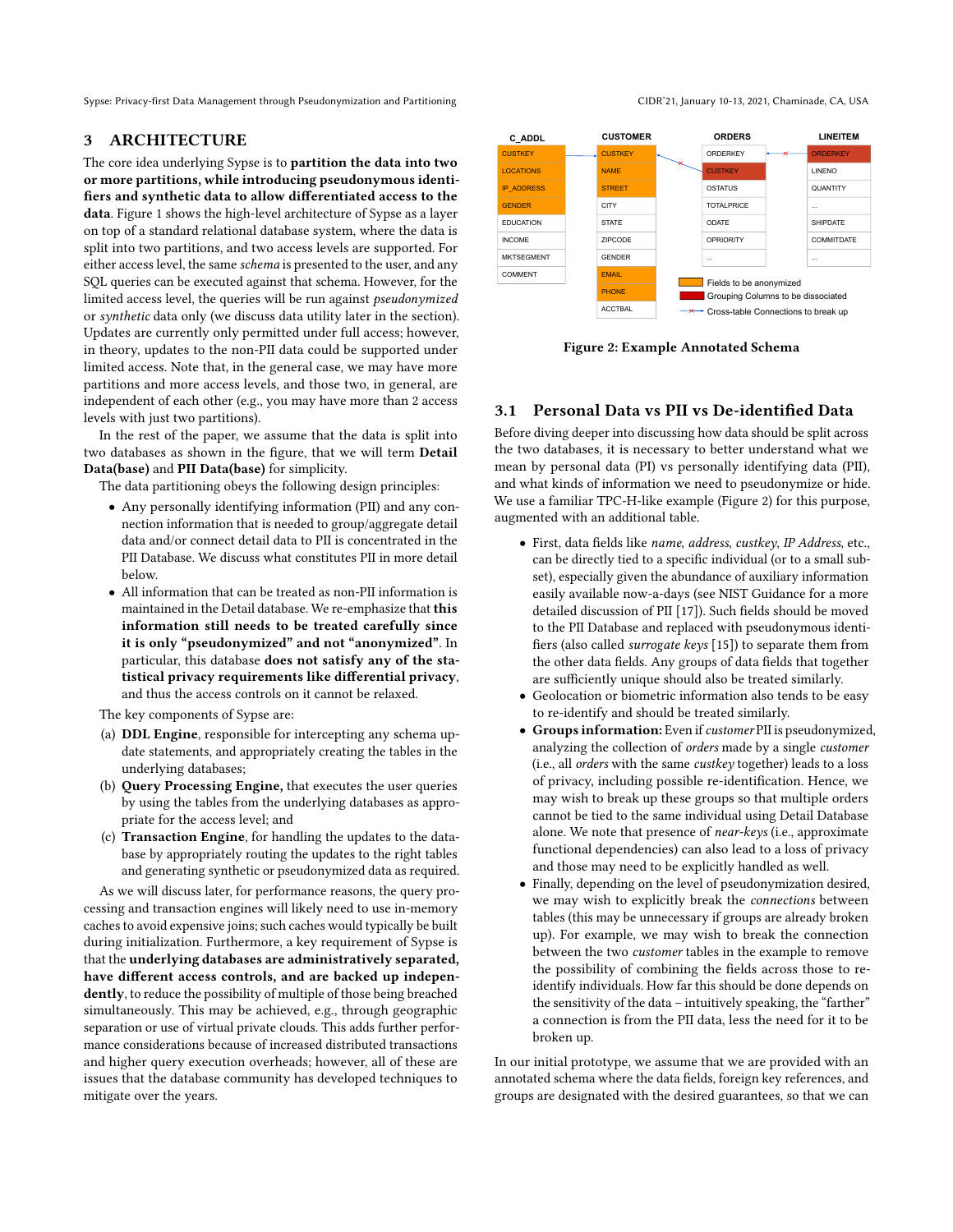focus on the implementation and validation of the approach. We envision that this will be done largely automatically and transparently – identifying sensitive and PII data fields is relatively straightforward, but group/connection information requires more analysis because of a lack of schema discipline in practice.

We re-emphasize that the goal here is not to achieve true anonymity, but rather to enable flexibly adding pseudonymization so that the potential for inadvertent misuse is reduced, and do this while reducing the friction typically encountered in operationalizing such approaches.

We begin with a brief discussion of the privacy guarantees and trade-offs and then present three strategies in the next section.

#### 3.2 Privacy Guarantees

The privacy guarantees provided by Sypse depend on the specific decisions that are made regarding the columns and connections to be hidden. Overall the guarantees will be significantly weaker than differential privacy, but on the other hand, Sypse imposes no constraints on the types or numbers of queries that can be performed.

More specifically, for someone with access to both the databases, there is clearly no privacy protection (beyond what might be implemented in the database itself). If someone only has access to the Detail database, they cannot directly learn any of the PII information or correlate information across tables or within a table as per the decisions made in the annotated schema. However, since much of the non-PII data is still visible in the Detail database, there is potential for combining that with auxiliary information to reidentify individuals (e.g., if one knew that an individual visited a specific store on a specific date, the orders by that consumer may be identifiable). On the other hand, if someone only has access to the PII Database, much of the detailed information is hidden from them, but there is obviously a significant loss of privacy.

#### 3.3 Trade-offs

There are many ways to design partitioning strategies that can support the privacy goals above; one of our goals with this project is to evaluate the trade-offs in a systematic manner.

First, different strategies may have significantly different characteristics with respect to query and transaction performance. Joins involving real data, where data across the two databases must be combined, are especially problematic – the desire to keep the PII Database small naturally makes it difficult to evaluate joins efficiently. Similarly, a single transaction may have to involve two or more different databases. Even if the databases are co-located on the same machine, there may be process or context boundaries that need to be spanned. Clearly a fraction of the transaction workload is localized to one or the other database (e.g., address updates only affect the PII database, whereas updating parts only affects the Detail database). However, other transactions (e.g., adding a new order) may require updates to both databases. Ideally we'd like to minimize the fraction of the workfload where this is needed.

Second, the utility of the detail dataset by itself is a key concern that will impact adoption. A large class of queries or analysis tasks can potentially be performed successfully without access to the PII information. This includes statistical analysis of the distributions of non-PII data fields, many machine learning and data

mining tasks, support or debugging tasks (against production data), and possibly performance analysis. However, the design decisions made during the partitioning phase will dictate what fraction of the workload can be supported on the Detail Database alone.

Third, the overall increase in the storage footprint as well as the size of PII database are key considerations. Since the PII Database is more sensitive, we would like its size to be as small as possible, so that access control and backups are more manageable. For example, it may be acceptable for the Detail database backups to be offloaded to tape storage, but ideally the PII database backups are not stored on tape because of the difficulties of deleting data there. More stringent access controls, richer auditing, and even review processes to approve access requests, may be used for the PII Database.

Finally, an important consideration is how difficult and expensive it is to forget an individual. We assume that it is sufficient to delete the information in the PII Database to forget an individual; as we discussed earlier, this is widely considered to be sufficient in practice. This means that the pseudonymized data associated with that individual in the Detail database, will still be maintained; thus the partitioning strategy needs to be designed and configured appropriately to ensure that the remaining, pseudonymized data is difficult or impossible to trace back to the individual. We note that our approach provides the users with full control on what data is kept in the PII database, and how much the rest of the data is pseudonymized. In theory, every single data atom about a person could be dissociated from other data atoms to achieve extreme pseudonymization.

#### 4 PARTITIONING STRATEGIES

In this section, we sketch a few different strategies that can be used to achieve the goals above, and discuss their pros and cons with respect to the desiderata above.

#### 4.1 Strategy 1: Duplicated Tables and Columns

The simplest strategy that satisfies the goals above is to copy out a subset of the columns into the PII database, and replace them with synthetic data. This includes any columns that contain PII or sensitive data, and any foreign key and grouping columns designated for pseudonymization. Figure [3\(](#page-4-0)ii) shows this for a simple three-table schema. Specifically:

- Any table containing PII is created in both databases the table in the Detail database contains all the columns but with the PII fields replaced with synthetic data, whereas the PII database table contains only the PII columns along with the primary key. If the primary key is marked as PII, then the PII database table also contains synthetically generated keys (as shown in the example). In our initial prototype, we generate the synthetic data randomly, but ideally it matches the real data types and distribution as closely as possible to increase the utility of the Detail database by itself.
- If an FK association is to be broken up (e.g., order to customer), then the corresponding FK column is modified in the Detail database to point to a random tuple in the referenced relation. If we still wish to maintain the grouping of orders by custkey, then this pseudonymization is done consistently (i.e., a given custkey is replaced with a randomly generated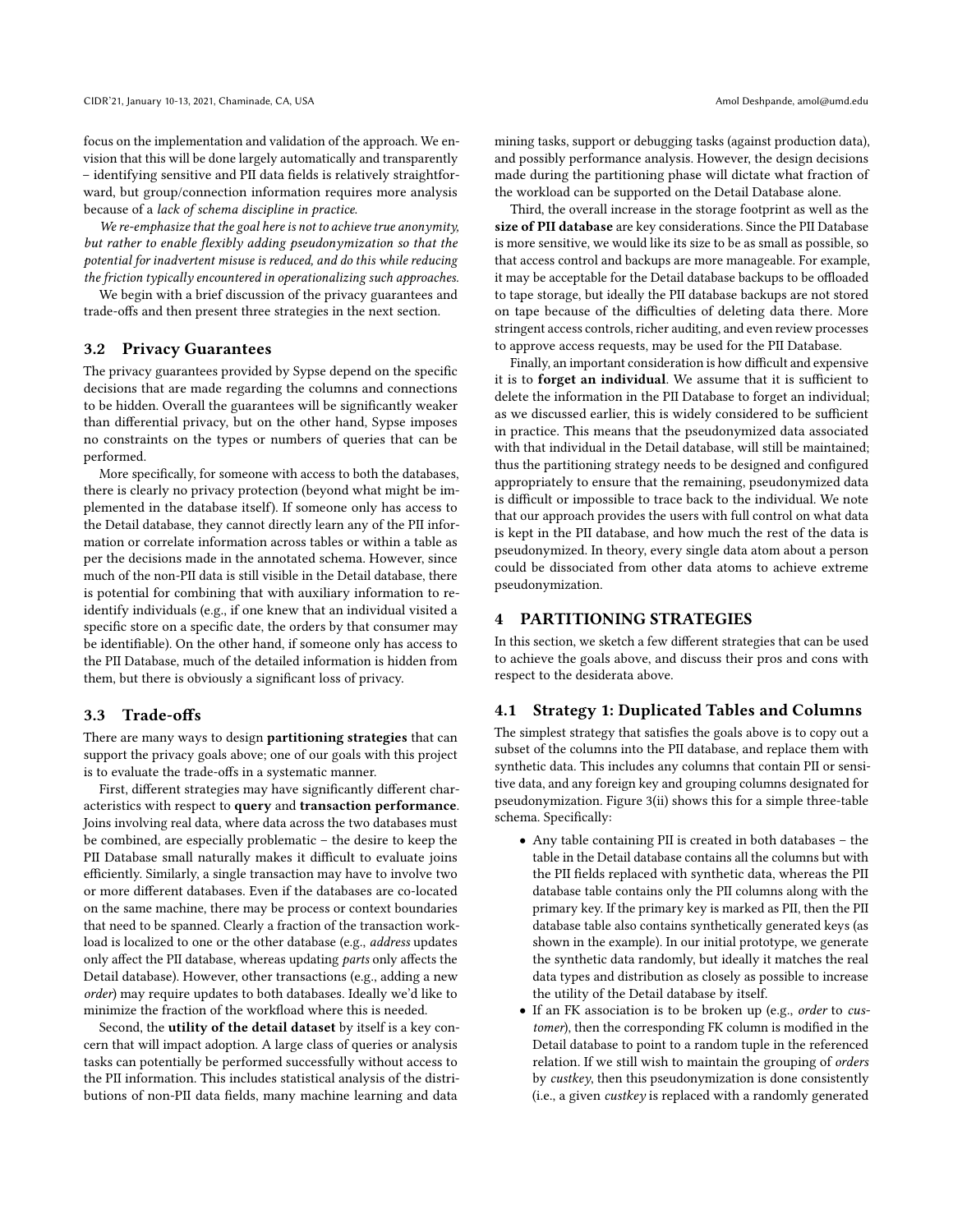<span id="page-4-0"></span>Sypse: Privacy-first Data Management through Pseudonymization and Partitioning CIDR'21, January 10-13, 2021, Chaminade, CA, USA

#### **OrderKey CustKey ...**  $0_1$  | 1  $0_2$  | 1  $0_3$  | 2 **CustKey Name ...** 1  $xyz$ 2 abc 3 ... ... **OrderKey LineNo ...**  $0 1$  1  $0_1$  | 2 o\_1 3 | ...  $0_2$  | 1  $\overline{\circ}$  2  $\overline{\circ}$  2  $0_3$  | 1  $0_3$  2  $0_3$  3

**(i) Original Data**

| n <sub>2e8e</sub><br>nf571<br> | $\cdots$<br>$\cdots$<br> |          | 062<br>0.561   | 1<br>1         | $\cdots$<br>$\ddotsc$ |  |
|--------------------------------|--------------------------|----------|----------------|----------------|-----------------------|--|
|                                |                          |          |                |                |                       |  |
|                                |                          |          |                |                |                       |  |
|                                |                          |          | $0_{1466}$     | $\overline{2}$ | $\cdots$              |  |
|                                |                          |          | 0 <sup>3</sup> | 1              | $\cdots$              |  |
|                                |                          |          | 0.246          | $\overline{2}$ |                       |  |
| 427                            |                          | $\cdots$ | o 753          | $\mathbf{1}$   | $\cdots$              |  |
| 10                             |                          | $\cdots$ | 024            | $\overline{2}$ | $\cdots$              |  |
| 89                             |                          | $\cdots$ | 0.144          | 3              | $\cdots$              |  |
|                                |                          | CustKey  |                |                |                       |  |

| CustKey            |          | Name           |               | CustKey<br>Syn | OrderKey       | OrderKey<br>Syn |
|--------------------|----------|----------------|---------------|----------------|----------------|-----------------|
| 1                  |          | XVZ            | $\cdots$      | 83             | 0 <sub>1</sub> | 0.34            |
| $\overline{2}$     |          | abc            | $\cdots$      | 1049           | 0 <sub>2</sub> | o 722           |
| 3                  | $\cdots$ |                | $\cdots$      | 6              | 0 <sup>3</sup> | o 8291          |
| OrderKey<br>LineNo |          |                | OrderKey_Sync | LineNo_Sync    |                |                 |
| 0 <sub>1</sub>     |          | 1              |               | 062            | 1              |                 |
| 0 <sub>1</sub>     |          | $\overline{2}$ |               | 0.561          | 1              |                 |
| $0-1$              |          | 3              |               | o 1466         | $\overline{2}$ |                 |

**(ii) Strategy 1: Pseudonymization through synthetic keys**

| CustKey | Name     | $\cdots$ | OrderKey | CustKey | $\ddotsc$ | OKey_enc   |
|---------|----------|----------|----------|---------|-----------|------------|
| 83      | n2e8e    |          | 0.34     | 427     | $\cdots$  | e(K1, o 1) |
| 1049    | nf571    | $\cdots$ | o 722    | 10      | $\cdots$  | $\cdots$   |
| 6       | $\cdots$ | $\cdots$ | 08291    | 89      | $\cdots$  | $\cdots$   |

| OrderKey | LineNo         | OKey_LN_Enc          |
|----------|----------------|----------------------|
| 062      | 1              | $ e(K1, (o_1, 1)) $  |
| 0.561    | 1              | $ e(K1, (0, 1, 2)) $ |
| 0 1466   | $\overline{2}$ | <br>                 |

**Detail Da** 

|                |          |          |      |                              | PII Database |
|----------------|----------|----------|------|------------------------------|--------------|
| CustKey        | Name     | $\sim$   |      | CustKey_Syn   Encryption_Key |              |
|                | XVZ      | $\cdots$ | 83   | K <sub>1</sub>               |              |
| $\overline{2}$ | abc      | $\cdots$ | 1049 | K <sub>2</sub>               |              |
| 3              | $\cdots$ | $\cdots$ | 6    | K <sub>3</sub>               |              |

#### **(iii) Strategy 2: Customer-level Encryption (Encrypted columns can be separated out)**

| CustKey | Name     | $\cdots$ | OrderKev | CustKev | $\ddotsc$ | OKey enc     | OHash                |
|---------|----------|----------|----------|---------|-----------|--------------|----------------------|
| 83      | n2e8e    |          | 0.34     | 427     | $\cdots$  | $e(K1, 0_1)$ | pro <sub>1</sub> (1) |
| 1049    | nf571    | $\cdots$ | o 722    | 10      | $\cdots$  | $\cdots$     | pro <sub>1</sub> (2) |
| 6       | $\cdots$ | $\cdots$ | 0.8291   | 89      | $\cdots$  | $\cdots$     | pro <sub>2</sub> (1) |

| OrderKey     | LineNo          |           | $\ddotsc$ | OKey LN Enc       |  | LHash                 |    |    |  |
|--------------|-----------------|-----------|-----------|-------------------|--|-----------------------|----|----|--|
| 062          | 1               |           | $\cdots$  | $e(K1, (o_1, 1))$ |  | prl <sub>1</sub> (1)  |    |    |  |
| 0.561        | 1               |           | $\cdots$  | $e(K1, (o_1, 2))$ |  | prl <sub>1</sub> (2)  |    |    |  |
| 0.1466       | $\overline{2}$  |           | $\cdots$  | $\cdots$          |  | prl <sub>1</sub> (3)  |    |    |  |
|              | Detail Database |           |           |                   |  |                       |    |    |  |
| PII Database |                 |           |           |                   |  |                       |    |    |  |
| CustKey      | Name            | $\ddotsc$ |           | CustKey Syn       |  | <b>Encryption Key</b> | #O | #L |  |
| 1            | xyz             | $\cdots$  | 83        |                   |  |                       | 3  | 10 |  |

**(iv) Strategy 3: Customer-level Encryption w/ Pseudorandom Hash Sequences**

2 abc ... 1049 K2 2 15 3 ... ... 6 K3 5 8

Figure 3: Example showing the three strategies and the tables created;  $proj(1)$  refers to the first value in the pseudorandom sequence pro with 1 as the seed.

custkey throughout orders). A two-column table will need to be added to the PII Database to maintain the real mapping.

● Similarly, if a grouping association is to be scrambled, then the corresponding columns are copied out into the PII database, and replaced with synthetic data in the Detail database. This may entail adding additional rows to the tables depending on the other choices being made. For instance, in the example shown above, say we wished to break the grouping of orders based on custkey, but we do not wish to break the association between orders and customers. In that case, every customer tuple will need to be duplicated as many times as the number of orders associated with it.

We note that the Detail database contains approximate functional dependencies and temporal correlations (e.g., different lineitems for a given order have ship dates that are temporally close to each other). Most of these issues can be addressed with additional pseudonymization and more aggressive use of synthetic data (and possibly duplication of data along the lines of oblivious RAM), at the expense of decreased utility. We envision a user interface that surfaces such potential leakage avenues to the users so they can make practical decisions about what they are comfortable with. As observed by many researchers, there is "no free lunch in data privacy" [\[13\]](#page-7-11).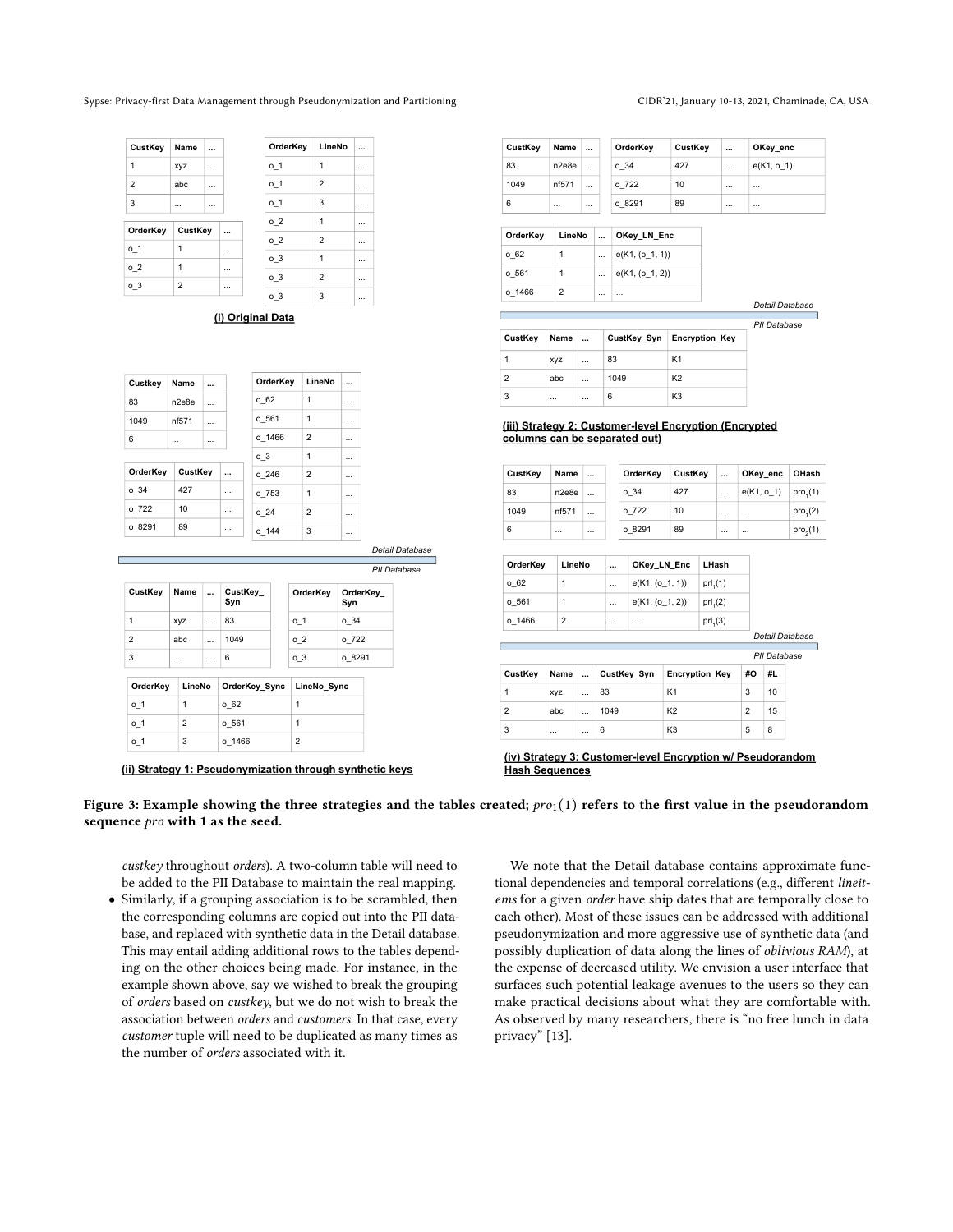Analysis: This strategy is relatively simple to implement and use.

- (+) Generally speaking, querying and analyzing real data is relatively efficient here. In most cases, additional joins are required to "reconnect" the tuples, but the mapping tables are small (2-column in many cases), and we can draw upon the techniques developed in the query optimization literature to optimize those. As an example, a simple aggregate query that requires joining three tables customers, orders, and lineitem, will now require joining 5 of the tables shown in Figure [3\(](#page-4-0)ii) (all but the customer table in Detail database). Some of these joins can be avoided by adding extra columns to the PII Database tables – we plan to explore this in more detail in future work.
- (-) Most transactions require updates to both databases. For example, adding a new order requires updating both orders tables (to add in the corresponding mappings).
- (-) The PII Database size increases proportionally to the Detail database, because of the mapping tables. This negatively impacts one of the primary performance goals of reducing the PII Database size to simplify tracking of backups.
- (-) Forgetting a customer requires removing information from the customer table in the PII Database, and also modifying the other two PII Database tables so that the grouping information is removed, i.e., so that we can not correlate different orders or lineitems for the same customer.

Variations: We note that there is a large search space of variations that achieve the same level of pseudonymization with different performance trade-offs (e.g., some of the joins can be avoided by adding more columns to the PII Database tables). Understanding this search space better, and picking the best option for a given annotated schema is a rich area for further research.

Strategy 2: Encrypted Columns: Here, we encrypt all the PII and connecting columns and add these to the same tables, and maintain the encryption keys in the PII Database. One extreme here is to use a single encryption key for the entire database; however, in addition to the issues discussed below, it also has the disadvantage that forgetting a person is difficult and requires updates throughout the database and backups; further, compromise of the single encryption key leaks the entire database. Instead, we evaluate an option where per customer encryption keys are used, and maintained in the PII database indexed by the customer key.

Specifically, most of the PII data fields, FKs, and grouping columns are encrypted with customer-specific encryption keys generated when the customer tuples are inserted. We use symmetric encryption in our prototype implementation. The PII Database only contains a lookup table to find the encryption key for a given custkey, and the PII fields from the customer table (although the customer PII fields can be similarly encrypted and maintained in the Detail database itself, maintaining them in the PII database is more efficient and doesn't significantly increase the size of the PII Database, which remains proportional to the size of the customer table).

Analysis: Although relatively simple to implement and with a rich history of prior work on related topics [\[22\]](#page-7-18), this approach has several practical issues with respect to the privacy goals we aim to satisfy.

- (-) Joins involving real data are fundamentally very difficult – for a given encrypted order or lineitem, we need to iterate through all the encryption keys to identify the correct one (joins over synthetic data can be done as normal). Any additional hints provided to simplify this search in the Detail database reduce the pseudonymization guarantees. For instance, if we were to maintain a pointer to the right encryption key for an encrypted value in the Detail Database itself, that can be used to associate different data items for the same customer. On the other hand, if we were to keep these pointers in the PII Database, the approach doesn't provide any real advantages over Strategy 1. Although there has been much work on joins over encrypted data, that work is in an untrusted setting and does not (to our knowledge) work with per-customer keys.
- (+) Forgetting a customer is very easy we just need to delete the encryption key and the rest of the PII fields corresponding to the customer.
- $\bullet$  (+) The size of the PII Database is also much smaller in this case (proportional to the number of customers), making it easier to manage and track the backups.

Variations: There are a number of variations of this basic approach, that differ in where and how the encryption is performed, and what data is maintained in the PII Database to address the performance issues. We plan to explore those issues in more depth in future work, especially in settings where multiple levels of access are desired.

Strategy 3: Pseudorandom Sequences: This approach attempts to strike a balance between the above two by still keeping the PII Database small, but making joins more efficient. We do it by using per-customer deterministic pseudorandom sequences (that can be regenerated on demand) to make it much more efficient to find the encryption key for a given encrypted data item. Specifically, as in Strategy 2, the Detail database is similarly encrypted, with synthetic columns added in to allow join queries to return results w/o access to the PII Database. All the PII and foreign key fields that need to be hidden are encrypted with a customer-specific encryption key that is maintained in the PII Database. However, unlike Strategy 2, with each order tuple, we also add a new column that contains a value from a pseudorandom sequence deterministically generated with custkey as the seed. Similarly, with each lineitem tuple, we add a new column using a separate pseudorandom sequence generated with custkey as the seed. Then, in the PII Database, along with maintaining the encryption key for each *customer*, we also keep track of the length of the two pseudorandom sequences.

The main benefit of using a pseudorandom sequence is that, without the seed, it is impossible (cryptographically speaking) to correlate, say, two different orders for the same customer. But, as we discuss below, given the seed, joins involving real data become much more efficient.

Analysis: This approach is more complex to implement than either of the above, but as we discuss in our preliminary evaluation, it offers a nice balance of the trade-offs.

● (+) Joins involving real data are significantly faster here. At runtime, the information maintained in the PII Database is used to create the relevant pseudorandom sequences, which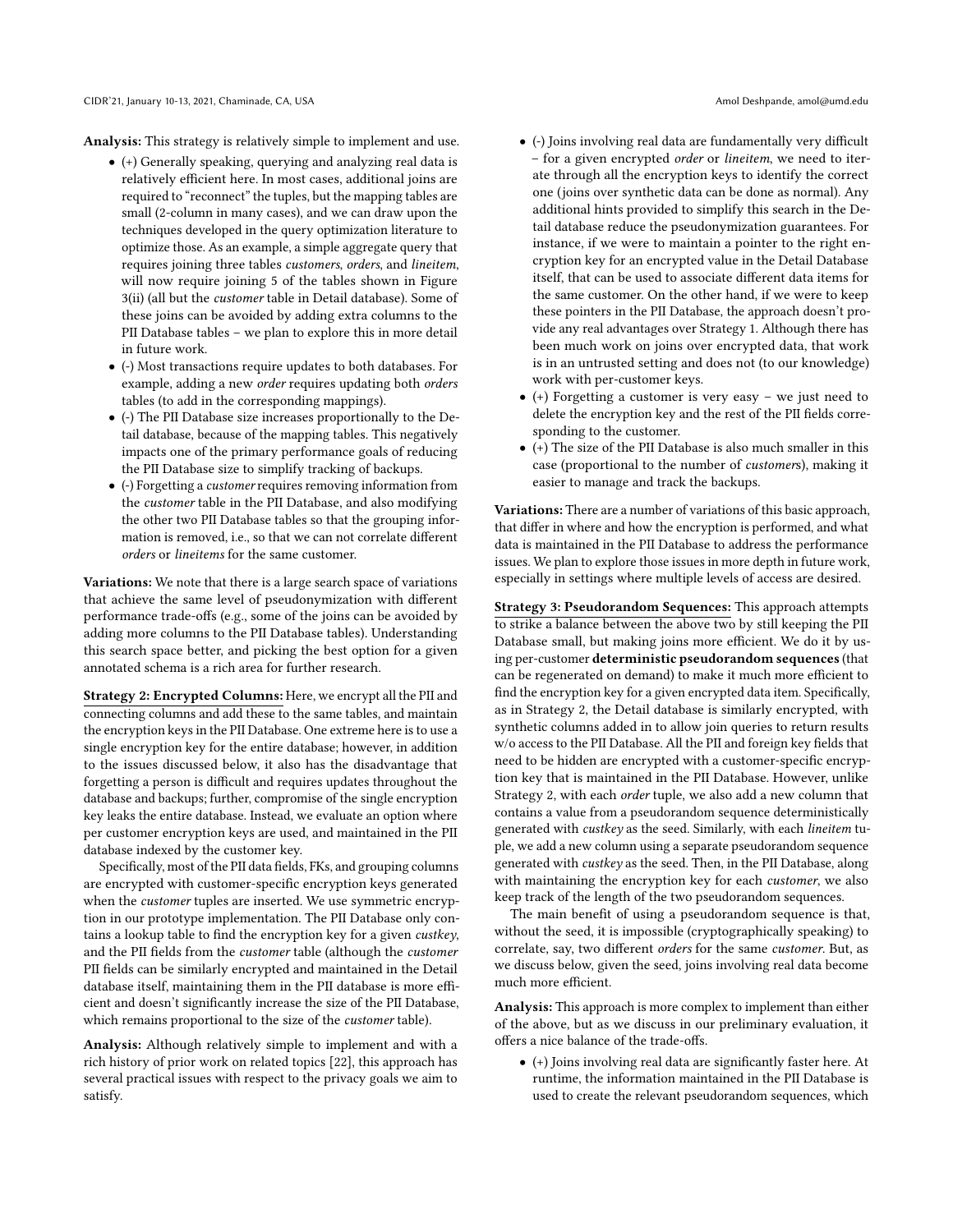can then be "joined" with the Detail Database tables to match the encryption keys with the encrypted data. An added benefit is that some joins can be skipped. For instance, for a query that joins the three tables but only projects on, say  $c$  name and *l* shipdate, there is no need to consult the orders table at all, which is only needed to connect the customers with their lineitems.

- (+) Forgetting a customer simply requires deleting the corresponding record from the PII Database.
- $\bullet$  (+) The PII Database is somewhat larger than Strategy 2, but still much smaller than Strategy 1.
- (-) Inserts involve more steps since the pseudorandom numbers also need to be generated.

#### 5 PRELIMINARY EXPERIMENTS

We present some very preliminary results from a prototype that we are building on top of PostgreSQL. The goal of this prototype is to validate the key ideas and better understand the different tradeoffs. We attempt to push as much of the computation as possible to the underlying database system. Although this is easy to do for insert/delete/update operations, for any queries across the two databases, much of the computation is done in memory within the wrapper. As we see, this has significant performance implications. Our goal is to work towards an implementation entirely within PostgreSQL after the key ideas are validated.

We use the small subset of TPC-H relations (SF =  $0.1$ ) used throughout this paper, i.e., Customer, Orders, and Lineitem. We keep the entire set of attributes from TPC-H except for FKs that refer to other relations. For strategy 2, we use the Fernet Symmetric Encryption package to encrypt the columns with randomly generated per-customer keys. For strategy 3, we also use the MD-5 hash function to generate the per-customer pseudorandom sequences.

We report results for 4 operations, all over real data: (a) Insert a new customer; (b) Insert a new order; (c) Forget a customer; and (d) a query that joins the three relations and projects the result on l shipdate, c name (as noted earlier, for all of the strategies, any queries run under limited access are executed just against the Detail Database directly, and do not suffer any performance penalty). For the microbenchmarks, we report the median across 100 or 1000 operations, and for the query, we report the median across 10 runs. All the experiments were done on a quad-core laptop.

Table [1](#page-6-0) shows the results for four operations as well as the database sizes, for the three strategies above and the baseline of not using any of these strategies. We note that the numbers of the three strategies have minimal optimizations; in particular, no caches are being used, and any outside database operations are performed in Python, an interpreted language. Especially for inserts, bulk of the time is in choosing unused surrogate keys so that referential integrity constraints are not violated.

As we can see, the PII Database size for any of the strategies is significantly lower, and this benefit would be much higher if there were more than 3 tables in the database. For the TPC-H Schema, many of the remaining tables like part, supplier, etc., don't contain personal data and would not contribute anything to the PII Database, while increasing the overall Database size. As expected, PII Database size is the smallest for Strategy 2 and Strategy 3 since

<span id="page-6-0"></span>

|                            | <b>Baseline</b> | Strategy 1      | Strategy 2       | Strategy3       |
|----------------------------|-----------------|-----------------|------------------|-----------------|
| <b>Total Database Size</b> | 163 MB          | 212 MB          | 309 MB           | 260 MB          |
| <b>PII Database Size</b>   | 163 MB          | 42.7 MB         | 5.7 MB           | 6.1 MB          |
| <b>Insert Customer</b>     | $0.359$ ms      | $10 \text{ ms}$ | $0.733$ ms       | 9 <sub>ms</sub> |
| <b>Insert Order</b>        | $0.394$ ms      | 98 ms           | $120 \text{ ms}$ | 116 ms          |
| <b>Forget Customer</b>     | 181 ms          | $179$ ms        | $0.37$ ms        | $0.39$ ms       |
| <b>Select Query</b>        | 0.862 s         | 7.84 s          | est. 34 hours    | 2.822 s         |

| <b>Table 1: Preliminary Results</b> |  |  |  |  |  |  |
|-------------------------------------|--|--|--|--|--|--|
|-------------------------------------|--|--|--|--|--|--|

we only need to maintain the per-customer keys in that partition (and the lengths of pseudorandom sequences for Strategy 3). The slightly larger overall Database size for Strategy 2 over Strategy 3 is because one column in orders and lineitem tables (corresponding to real customer key) is stored as a encrypted value in Strategy 2 and as a hash value in Strategy 3 (the former, in our implementation, requires more bytes).

The performance of insert and delete operations matches our expectations – in particular, deletes are much faster for Strategies 2 and 3 compared to the Baseline or Strategy 1. Since personal data footprint typically spans more than 3 tables, the performance gap would be proportionally higher as the number of tables increases; for both Strategies 2 and 3, the cost would remain flat, but would go up significantly for the other two strategies.

Finally, the numbers for the select query show the extreme penalty for Strategy 2 which requires cross-products. Strategy 3 surprisingly outperforms Strategy 1 here – this is because Strategy 1 requires a large number of joins, whereas Strategy 3 only requires one join and wins out despite the overhead of reconstructing the pseudorandom sequences.

#### 6 RESEARCH CHALLENGES

There are many research challenges in building privacy-first database systems like Sypse. We enumerate a few specific research challenges that we are currently investigating.

Automated Schema Analysis: For Sypse to be widely adopted in practice, many of the steps need to be automated and fully transparent to the users of the system. We envision that the decisions about which fields to pseudonymize, which connections to break, etc., are all made automatically through a continuous analysis of the database schema and the data within it (with the ability for the users to see and alter those decisions at any time). That way, a baseline privacy protection is always offered as a best practice, whether or not the users are aware of it. Given the lack of schema discipline in practice [\[28\]](#page-7-29), this is challenging to do. In particular, decisions about personally identifying information, foreign keys (which are rarely noted down), and approximate functional dependencies may require analyzing the actual data and reconstructing the underlying entity-relationship structure. There is significant literature on these topics that we can build upon.

Multiple Personal Entities: A database typically contains multiple distinct personal entities. For example, a TPC-H-like database may contain a separate employees relation; personal data associated with those will need to be pseudonymized independently. Understanding the different types of entities in a database, and how they relate to each other is a rich area for further work (e.g., what happens to a data item that is associated with one customer and one employee if the customer data is to be forgotten, is unclear).